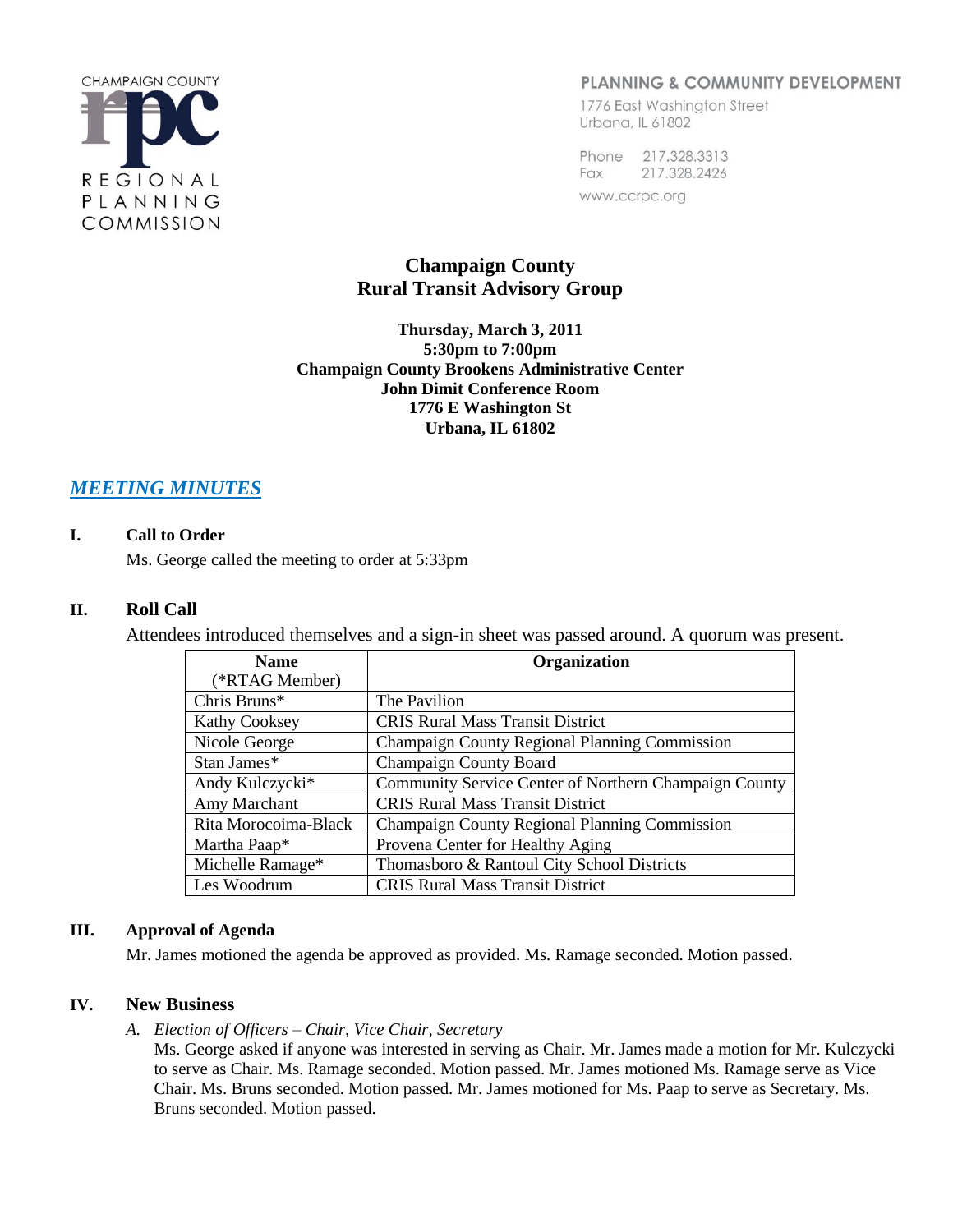

## PLANNING & COMMUNITY DEVELOPMENT

1776 East Washington Street Urbana, IL 61802

Phone 217,328,3313 217.328.2426 Fax www.ccrpc.org

#### *B. 2011 Meeting Schedule*

The group decided meetings should start out as quarterly, with additional meeting only if necessary. Ms. George would get the location and send out meeting materials. An earlier meeting time was better for group. Meetings will be at 4pm on June 2, September 1, and December 1, 2011. Ms. George said we still have a vacancy on the group for a representative of individuals with disabilities. Mr. Weibel, the County Board Chair, had Ms. George speak with someone who had applied for the Developmental Disabilities Board, but Ms. George does not know the status of that person's interest. Ms. James suggested contacting Lyn, a disability advocate.

## *C. CUMTD Support*

Ms. Marchant shared that Champaign-Urbana Mass Transit District (CUMTD) has been very supportive. CRIS will be renting office and vehicle storage space on their site. The cost of this is \$5 cheaper than the bid they received 10 years ago in Danville. CRIS will also be contracting their vehicle maintenance to CUMTD, which is also cheaper than maintenance services they are currently have done in Vermilion County. CUMTD has also allowed CRIS to use their bus wash and tower for radios. CRIS will also be purchasing diesel fuel from CUMTD at cost.

#### *D. Current Service Status*

Ms. Marchant said they currently providing service, but since they just got the space & are waiting on a new phone number, no marketing has been done. They are currently giving 10 rides/day (20 one-way trips), which include employment transportation from Ludlow to Rantoul and for ADC and others into Champaign-Urbana. CRIS is waiting on background and drug checks on applicants for 4 part time drive positions. They recently hired a new dispatcher. Ms. James said CRIS should speak with Rantoul Recreation about their clients utilizing CRIS services.

#### *E. Strategies for Marketing Service*

Ms. Marchant wanted to get the group's opinion regarding limited or mass marketing. Mr. James said if they are going to market the service, they should do mass marketing. Ms. Bruns agreed, stating it would make it hard to get riders in the future if only appealing to certain groups now. Mr. Kulczycki said more publicity will allow CRIS to plan future service. Ms. Bruns said she sees Pavilion and Crosspoint clients utilizing the service. Ms. Ramage asked how rides will be decided. Ms. Marchant said it would be first come, first served, however a medical appointment would take priority over ride home from detention. She also sees medical appointments taking up many spots and recurring appointments being booked.

Ms. Marchant asked about the best ways to get the word out. The group suggested articles and advertisements in the Rantoul Press as well as posting flyers around the community. Ms. Marchant passed their current brochure, which will be updated once the new phone number is obtained. She asked if billboards would be a good idea. The group had some concerns with billboard since they are alongside roads, and if people don't have rides, would they see them. However, they did say the billboard locations that were available were all good locations. Ms. Morocoima-Black said she would be able to do translation and distribute at Spanish mass. Mr. Kulczycki said there will be a Latino Harvest Festival on the second Sunday of July from 1-7 pm. This would be a good opportunity to market the service.